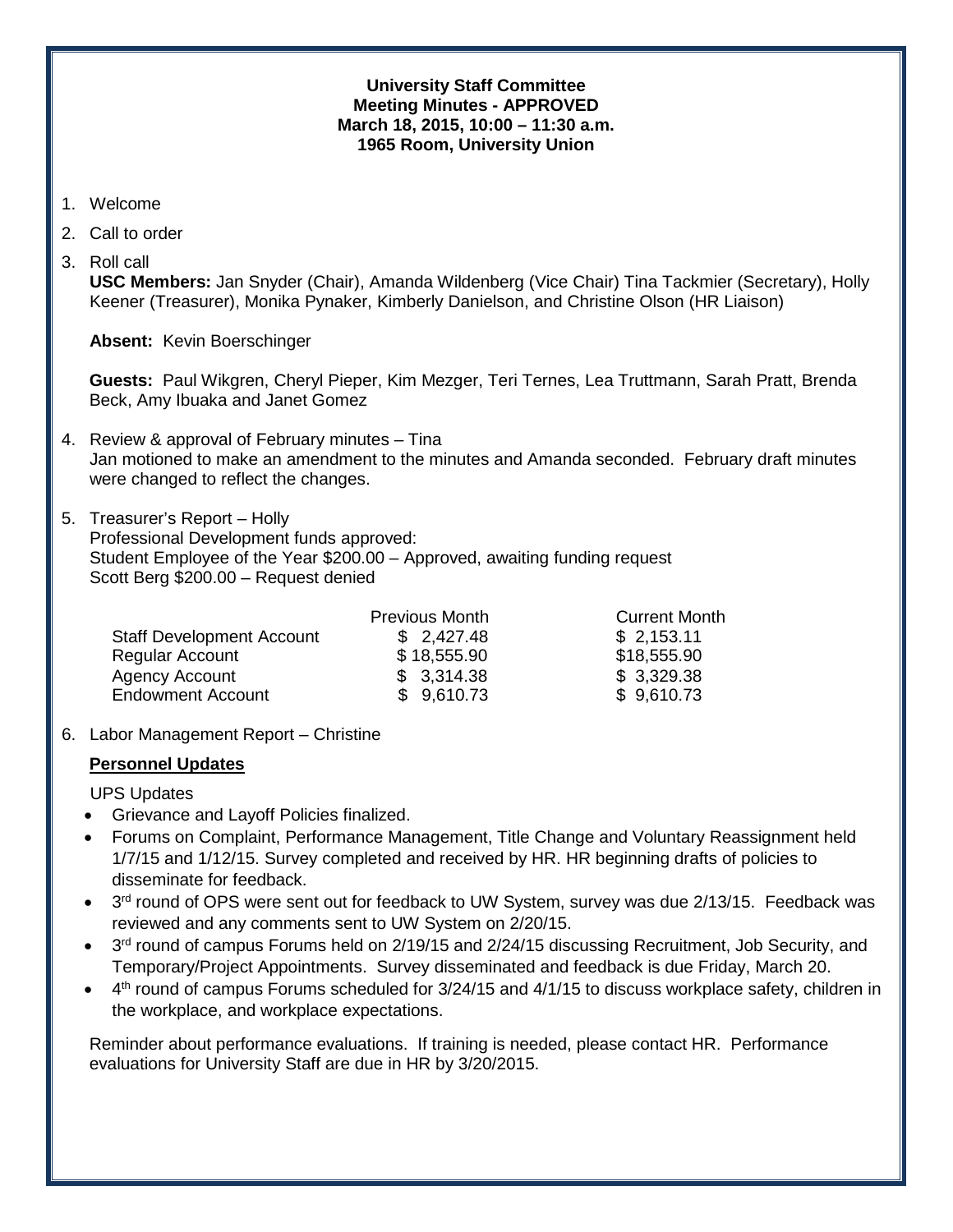### **New Employees**

- **Police Officer (100%)** in Public Safety. Incumbent: Cristey Johnson. James Bargenquast started 3/14/2015.
- **Police Officer (100%)** in Public Safety. Incumbent: Tony Decker. Conditional offer out.

## **Positions Being Recruited**

• **IS Business Automation Senior (Project position 60%)** in Outreach and Adult Access. Posted through 3/19/2015.

### **Positions on Hold**

- **University Services Associate 2 (100%)** in Admissions. Incumbent: Pamela Bramschreiber.
- **University Services Associate 2 (75%)** in the Office of Grants and Research. Incumbent: Charmaine Robaidek.
- **Electronic Technician Media Intermediate (100%)** in Academic Technology Services. Incumbent: Ron Kottnitz.
- **Office Operations Associate (50%)** in Purchasing. Incumbent: NEW position.
- **Library Services Associate-Advanced (100%)** in Cofrin Library. Incumbent: Leah Liebergen.

# **Positions Cancelled**

- **Auto Equipment Tech Master (100%)** in Facilities Management. Incumbent: David Krout.
- **Academic Department Associate (100%)** in Nursing. Incumbent: Ruth Pearson.
- **Academic Department Associate (100%)** in Humanistic Studies. Incumbent: Karely Mendez.
- 7. USC governance committee reports/updates (as available)
	- A. Election Committee There is an opening on the Professional Development Committee. Contact was made with all who were nominated and they declined. The position will remain open until the next survey and election.

The next Interest Survey will be open from April 27-May 4, 2015. The 2015-16 Election Ballot will be open from May 5-13, 2015. A discussion will take place at the UCS Assembly regarding process for election in case there are questions.

- B. Personnel Committee Recruitment survey was completed 3/20/15. Academic Staff were included in the survey development because some of the upcoming topics affect them as well.
- C. Professional Development Committee US social event on Tuesday, April 14 at The Bar on Lime Kiln starting at 5pm. A survey was sent to last years conference attendees asking about interest in attending the 2015 conference. 74 responded. The committee meets week of March 23. Another possibility in place of the conference would be to do a team building event on campus for just UWGB employees.
- 8. Campus shared governance committee reports/updates (as available)
	- A. Awards & Recognition Committee Cheryl Pieper Deadline for nominations has passed and the committee is now reviewing the nominations and requesting additional information.
	- B. Committee on Legislative Affairs (3 reps TBD)
	- C. Committee on Workload & Compensation Kevin Boerschinger (2 more reps TBD) There may be a resolution regarding compensation in the workplace and alternative work schedules. Jan will follow up with Kevin for more information at the next USC meeting on April 16.
	- D. Library & Instructional Technology Committee (3 reps TBD)
- 9. Campus appointive committee reports/updates (as available)
	- A. Chancellor's Council on Diversity & Inclusive Excellence Nicole Miller
	- B. Committee on Disability Issues Jayne Kluge
	- C. Health & Safety Committee Tony La Luzerne & Theresa Mullen
	- D. University Planning & Innovation Council Sousie Lee & Tracy Van Erem
	- E. Invent the Future Steering Committee Liz Hessler